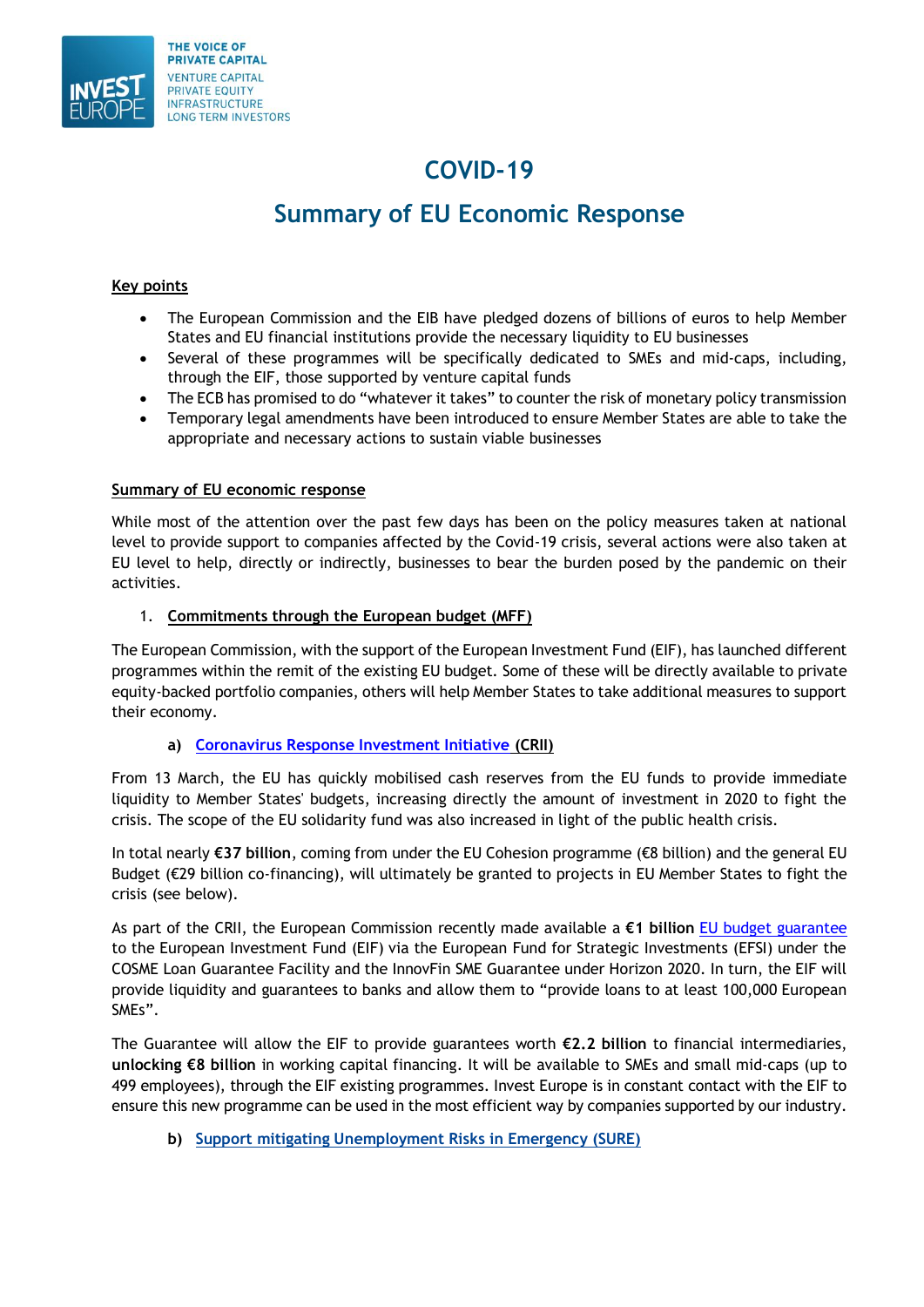

The separate initiative is designed to protect jobs and workers affected by the coronavirus outbreak. It will consist in a financial assistance of up to **€100 billion** in total in the form of loans granted on favourable terms. The € 100 billion are backed by **€25 billion** of guarantees voluntarily committed by Member States to the EU budget.

Loans will be made directly to Member States to cover the costs of their public programmes that allow firms to reduce the working hours while providing income support. This is therefore an indirect support to the various national programmes. This scheme was approved by the Eurogroup on 9 April.

## **c) Future of the EU Budget (MFF)**

EU Ministers of Finance have already acknowledged that the Covid-19 crisis will impact ongoing negotiations on the next seven-year European budget, which could play a central role in the economic recovery. It however remains to be seen if and to what extent future credit lines will be increased.

### **2. Involvement of the European Investment Bank (and European Investment Fund)**

On 16 March, the EIB Group has proposed an emergency plan to mobilise up to **€40 billion** of financing divided into the following programmes:

- up to **€20 billion** of financing mobilised through dedicated guarantee schemes to banks based on existing programmes for immediate deployment
- **€10 billion** of dedicated liquidity lines to banks to ensure additional working capital support for SMEs and mid-caps
- €**10 billion** for asset-backed securities (ABS) purchasing programmes allowing banks to transfer risk on portfolios of SME loans

On 3 April, the EIB Group endorsed the creation of an **additional €25 billion guarantee fund to mobilise up to €200 billion of** additional liquidity and short-term capital support for the European economy. The goal is to provide existing products to local banks and other financial intermediaries to ensure that viable businesses, explicitly including SMEs and mid-caps funded by venture capital funds, are able to survive the crisis.

## **3. Monetary Policy (European Central Bank)**

On 18 March, after some hesitation, the European Central Bank took the initiative to launch a new [temporary asset purchase programme](https://www.ecb.europa.eu/press/pr/date/2020/html/ecb.pr200318_1~3949d6f266.en.html) of private and public sector securities, the so-called PEPP. The programme will have an overall envelope of **€ 750 billion**. The ECB also took other steps, such as an expansion of the range of eligible assets under the corporate sector purchase programme (CSPP) to nonfinancial commercial paper, and the easing of the collateral standards by adjusting the main risk parameters of the collateral framework.

On 7 April, the ECB [took a step](https://www.ecb.europa.eu/press/pr/date/2020/html/ecb.pr200407~2472a8ccda.en.html) further and adopted collateral measures to mitigate the tightening of financial conditions across the euro area.

### **4. Eurogroup response**

As part of the [Eurogroup discussions on 9 April,](https://www.consilium.europa.eu/media/43300/200410_peg-centeno-letter-to-pec-michel_covid.pdf) an agreement was found between Ministers of Finance to decrease conditionality for the use of the **European Stability Mechanism credit line**, essentially ensuring that EU countries can benefit from the support for an amount equivalent to 2% of their respective GDP provided they are using this instrument for 'direct and indirect healthcare, cure and prevention related costs to the COVID-19 outbreak'.